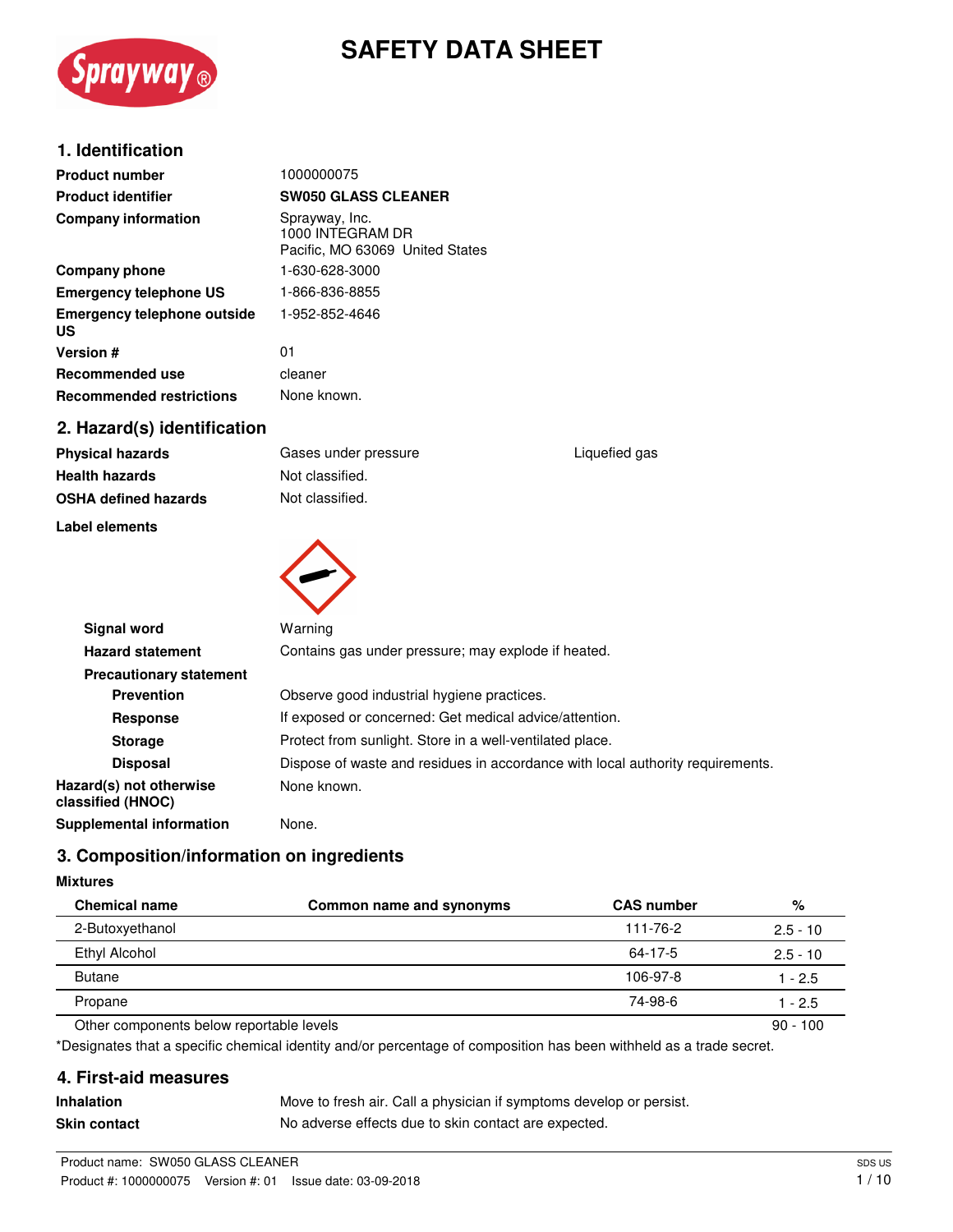| Eye contact                                                                  | No specific first aid measures noted.                                                                                                                                                                                                                                                                                                                                                            |
|------------------------------------------------------------------------------|--------------------------------------------------------------------------------------------------------------------------------------------------------------------------------------------------------------------------------------------------------------------------------------------------------------------------------------------------------------------------------------------------|
| Ingestion                                                                    | Not likely, due to the form of the product.                                                                                                                                                                                                                                                                                                                                                      |
| <b>Most important</b><br>symptoms/effects, acute and<br>delayed              | Direct contact with eyes may cause temporary irritation.                                                                                                                                                                                                                                                                                                                                         |
| Indication of immediate<br>medical attention and special<br>treatment needed | Provide general supportive measures and treat symptomatically.                                                                                                                                                                                                                                                                                                                                   |
| <b>General information</b>                                                   | Ensure that medical personnel are aware of the material(s) involved, and take precautions to<br>protect themselves.                                                                                                                                                                                                                                                                              |
| 5. Fire-fighting measures                                                    |                                                                                                                                                                                                                                                                                                                                                                                                  |
| Suitable extinguishing media                                                 | Water fog. Foam. Dry chemical powder. Carbon dioxide (CO2).                                                                                                                                                                                                                                                                                                                                      |
| Unsuitable extinguishing<br>media                                            | None known.                                                                                                                                                                                                                                                                                                                                                                                      |
| Specific hazards arising from<br>the chemical                                | During fire, gases hazardous to health may be formed.                                                                                                                                                                                                                                                                                                                                            |
| Special protective equipment<br>and precautions for firefighters             | Self-contained breathing apparatus and full protective clothing must be worn in case of fire.                                                                                                                                                                                                                                                                                                    |
| <b>Fire fighting</b><br>equipment/instructions                               | In case of fire: Stop leak if safe to do so. Do not move cargo or vehicle if cargo has been exposed<br>to heat. Move containers from fire area if you can do so without risk. Containers should be cooled<br>with water to prevent vapor pressure build up. For massive fire in cargo area, use unmanned hose<br>holder or monitor nozzles, if possible. If not, withdraw and let fire burn out. |
| <b>Specific methods</b>                                                      | Cool containers exposed to flames with water until well after the fire is out.                                                                                                                                                                                                                                                                                                                   |
| <b>General fire hazards</b>                                                  | Contents under pressure. Pressurized container may explode when exposed to heat or flame.                                                                                                                                                                                                                                                                                                        |
| 6. Accidental release measures                                               |                                                                                                                                                                                                                                                                                                                                                                                                  |
| Personal precautions,<br>protective equipment and<br>emergency procedures    | Keep unnecessary personnel away. Keep people away from and upwind of spill/leak. Keep out of<br>low areas. Many gases are heavier than air and will spread along ground and collect in low or<br>confined areas (sewers, basements, tanks). Wear appropriate protective equipment and clothing<br>during clean-up. Emergency personnel need self-contained breathing equipment. Do not touch     |

damaged containers or spilled material unless wearing appropriate protective clothing. Ventilate closed spaces before entering them. Local authorities should be advised if significant spillages cannot be contained. For personal protection, see section 8 of the SDS.

> place, and firmly secured to prevent falling or being knocked over. Stored containers should be periodically checked for general condition and leakage. Store in a well-ventilated place. Store

Refer to attached safety data sheets and/or instructions for use. Stop leak if you can do so without risk. Move the cylinder to a safe and open area if the leak is irreparable. Isolate area until gas has dispersed. Eliminate all ignition sources (no smoking, flares, sparks, or flames in immediate area). Keep combustibles (wood, paper, oil, etc.) away from spilled material. For waste disposal, see section 13 of the SDS. **Methods and materials for containment and cleaning up**

**Environmental precautions** Avoid discharge into drains, water courses or onto the ground.

### **7. Handling and storage**

Keep away from heat/sparks/open flames/hot surfaces. - No smoking. Pressurized container: Do not pierce or burn, even after use. Do not use if spray button is missing or defective. Do not spray on a naked flame or any other incandescent material. Do not smoke while using or until sprayed surface is thoroughly dry. Do not cut, weld, solder, drill, grind, or expose containers to heat, flame, sparks, or other sources of ignition. Ground and bond containers when transferring material. Close valve after each use and when empty. Protect cylinders from physical damage; do not drag, roll, slide, or drop. When moving cylinders, even for short distances, use a cart (trolley, hand truck, etc.) designed to transport cylinders. Suck back of water into the container must be prevented. Do not allow backfeed into the container. Purge air from system before introducing gas. Use only properly specified equipment which is suitable for this product, its supply pressure and temperature. Contact your gas supplier if in doubt. Do not re-use empty containers. Do not get in eyes, on skin, or on clothing. Avoid prolonged exposure. Use only in well-ventilated areas. Wear appropriate personal protective equipment. Observe good industrial hygiene practices. **Precautions for safe handling** Level 1 Aerosol. Contents under pressure. Do not expose to heat or store at temperatures above 120°F/49°C as can may burst. Do not puncture, incinerate or crush. Do not handle or store near an open flame, heat or other sources of ignition. Cylinders should be stored upright, with valve protection cap in **Conditions for safe storage, including any incompatibilities**

away from incompatible materials (see Section 10 of the SDS).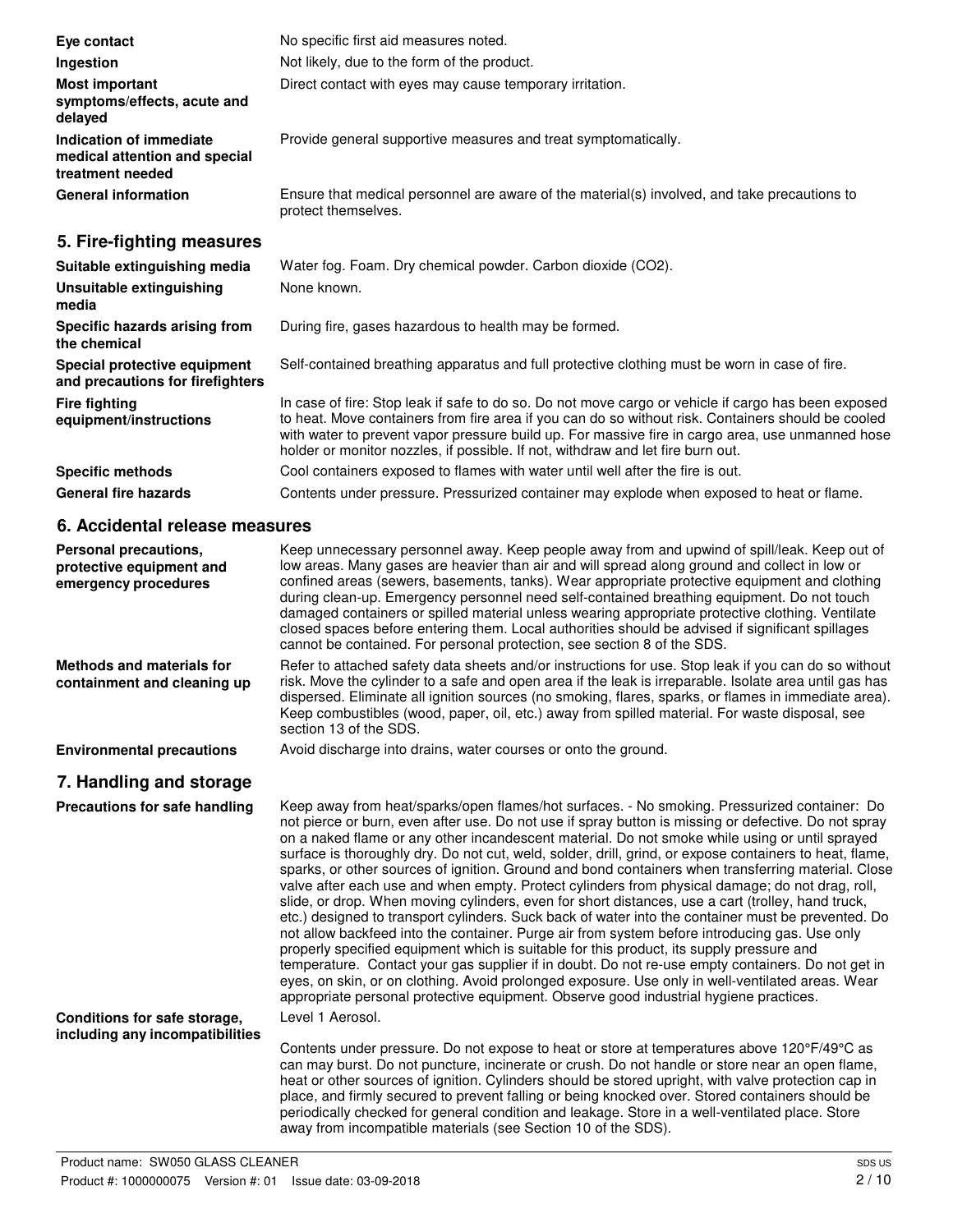# **8. Exposure controls/personal protection**

#### **Occupational exposure limits**

#### **US. OSHA Table Z-1 Limits for Air Contaminants (29 CFR 1910.1000)**

| 00. 001 IA TUDIC ET EINING TOT AIT OONIGHIINGING (20 01 11 TOTO. 1000)<br><b>Components</b> | <b>Type</b> | Value      |  |
|---------------------------------------------------------------------------------------------|-------------|------------|--|
| 2-Butoxyethanol (CAS<br>$111 - 76 - 2$                                                      | PEL         | 240 mg/m3  |  |
|                                                                                             |             | 50 ppm     |  |
| Ethyl Alcohol (CAS 64-17-5)                                                                 | PEL         | 1900 mg/m3 |  |
|                                                                                             |             | 1000 ppm   |  |
| Propane (CAS 74-98-6)                                                                       | PEL         | 1800 mg/m3 |  |
|                                                                                             |             | 1000 ppm   |  |
| <b>US. ACGIH Threshold Limit Values</b>                                                     |             |            |  |
| <b>Components</b>                                                                           | <b>Type</b> | Value      |  |
| 2-Butoxyethanol (CAS<br>$111 - 76 - 2$                                                      | <b>TWA</b>  | 20 ppm     |  |
| Butane (CAS 106-97-8)                                                                       | <b>STEL</b> | 1000 ppm   |  |
| Ethyl Alcohol (CAS 64-17-5)                                                                 | <b>STEL</b> | 1000 ppm   |  |
| US. NIOSH: Pocket Guide to Chemical Hazards                                                 |             |            |  |
| <b>Components</b>                                                                           | <b>Type</b> | Value      |  |
| 2-Butoxyethanol (CAS<br>$111 - 76 - 2$                                                      | <b>TWA</b>  | 24 mg/m3   |  |
|                                                                                             |             | 5 ppm      |  |
| Butane (CAS 106-97-8)                                                                       | <b>TWA</b>  | 1900 mg/m3 |  |
|                                                                                             |             | 800 ppm    |  |
| Ethyl Alcohol (CAS 64-17-5)                                                                 | <b>TWA</b>  | 1900 mg/m3 |  |
|                                                                                             |             | 1000 ppm   |  |
| Propane (CAS 74-98-6)                                                                       | <b>TWA</b>  | 1800 mg/m3 |  |
|                                                                                             |             | 1000 ppm   |  |

#### **Biological limit values**

#### **ACGIH Biological Exposure Indices**

| <b>Components</b>                 | Value              | <b>Determinant</b>                             | <b>Specimen</b>        | <b>Sampling Time</b> |
|-----------------------------------|--------------------|------------------------------------------------|------------------------|----------------------|
| 2-Butoxyethanol (CAS<br>111-76-2) | $200 \text{ mg/g}$ | Butoxyacetic<br>acid (BAA),<br>with hydrolysis | Creatinine in<br>urıne |                      |

\* - For sampling details, please see the source document.

#### **Exposure guidelines**

| US - California OELs: Skin designation                                |                                                                                                                                                                                                                                                                                                                                                                                                        |                                                                                             |
|-----------------------------------------------------------------------|--------------------------------------------------------------------------------------------------------------------------------------------------------------------------------------------------------------------------------------------------------------------------------------------------------------------------------------------------------------------------------------------------------|---------------------------------------------------------------------------------------------|
| 2-Butoxyethanol (CAS 111-76-2)                                        |                                                                                                                                                                                                                                                                                                                                                                                                        | Can be absorbed through the skin.                                                           |
| US - Minnesota Haz Subs: Skin designation applies                     |                                                                                                                                                                                                                                                                                                                                                                                                        |                                                                                             |
| 2-Butoxyethanol (CAS 111-76-2)                                        |                                                                                                                                                                                                                                                                                                                                                                                                        | Skin designation applies.                                                                   |
| US - Tennessee OELs: Skin designation                                 |                                                                                                                                                                                                                                                                                                                                                                                                        |                                                                                             |
| 2-Butoxyethanol (CAS 111-76-2)                                        |                                                                                                                                                                                                                                                                                                                                                                                                        | Can be absorbed through the skin.                                                           |
|                                                                       | US NIOSH Pocket Guide to Chemical Hazards: Skin designation                                                                                                                                                                                                                                                                                                                                            |                                                                                             |
| 2-Butoxyethanol (CAS 111-76-2)                                        |                                                                                                                                                                                                                                                                                                                                                                                                        | Can be absorbed through the skin.                                                           |
|                                                                       | US. OSHA Table Z-1 Limits for Air Contaminants (29 CFR 1910.1000)                                                                                                                                                                                                                                                                                                                                      |                                                                                             |
| 2-Butoxyethanol (CAS 111-76-2)                                        |                                                                                                                                                                                                                                                                                                                                                                                                        | Can be absorbed through the skin.                                                           |
| Appropriate engineering<br>controls                                   | Good general ventilation (typically 10 air changes per hour) should be used. Ventilation rates<br>should be matched to conditions. If applicable, use process enclosures, local exhaust ventilation,<br>or other engineering controls to maintain airborne levels below recommended exposure limits. If<br>exposure limits have not been established, maintain airborne levels to an acceptable level. |                                                                                             |
| Individual protection measures, such as personal protective equipment |                                                                                                                                                                                                                                                                                                                                                                                                        |                                                                                             |
| Eye/face protection                                                   | Wear safety glasses with side shields (or goggles).                                                                                                                                                                                                                                                                                                                                                    |                                                                                             |
| <b>Skin protection</b>                                                |                                                                                                                                                                                                                                                                                                                                                                                                        |                                                                                             |
| <b>Hand protection</b>                                                | supplier.                                                                                                                                                                                                                                                                                                                                                                                              | Wear appropriate chemical resistant gloves. Suitable gloves can be recommended by the glove |
| Other                                                                 | Wear suitable protective clothing.                                                                                                                                                                                                                                                                                                                                                                     |                                                                                             |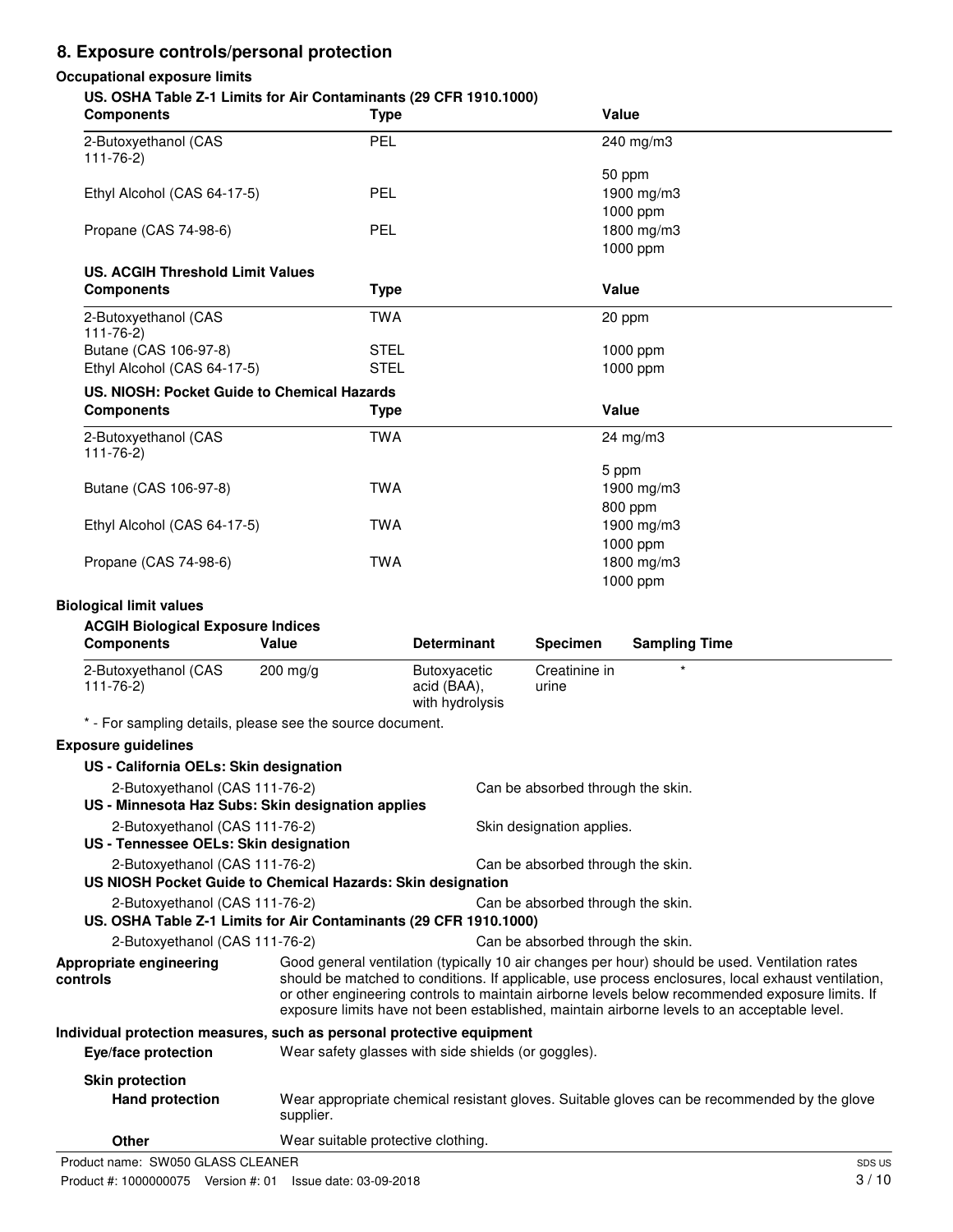| <b>Respiratory protection</b>     | If permissible levels are exceeded use NIOSH mechanical filter / organic vapor cartridge or an<br>air-supplied respirator.                                                                                                                           |
|-----------------------------------|------------------------------------------------------------------------------------------------------------------------------------------------------------------------------------------------------------------------------------------------------|
| <b>Thermal hazards</b>            | Wear appropriate thermal protective clothing, when necessary.                                                                                                                                                                                        |
| General hygiene<br>considerations | When using do not smoke. Always observe good personal hygiene measures, such as washing<br>after handling the material and before eating, drinking, and/or smoking. Routinely wash work<br>clothing and protective equipment to remove contaminants. |

# **9. Physical and chemical properties**

| Appearance                                        |                                            |
|---------------------------------------------------|--------------------------------------------|
| <b>Physical state</b>                             | Gas.                                       |
| <b>Form</b>                                       | Aerosol. Liquefied gas.                    |
| Color                                             | Not available.                             |
| Odor                                              | Not available.                             |
| <b>Odor threshold</b>                             | Not available.                             |
| рH                                                | 9.1 - 10.1 estimated                       |
| Melting point/freezing point                      | Not available.                             |
| Initial boiling point and boiling<br>range        | 212 °F (100 °C) estimated                  |
| <b>Flash point</b>                                | -156.0 °F (-104.4 °C) Propellant estimated |
| <b>Evaporation rate</b>                           | Not available.                             |
| Flammability (solid, gas)                         | Not available.                             |
| Upper/lower flammability or explosive limits      |                                            |
| <b>Flammability limit - lower</b><br>(%)          | Not available.                             |
| <b>Flammability limit - upper</b><br>$(\%)$       | Not available.                             |
| Explosive limit - lower (%)                       | Not available.                             |
| Explosive limit - upper (%)                       | Not available.                             |
| Vapor pressure                                    | 80 - 100 psig @70F estimated               |
| <b>Vapor density</b>                              | Not available.                             |
| <b>Relative density</b>                           | Not available.                             |
| Solubility(ies)                                   |                                            |
| Solubility (water)                                | Not available.                             |
| <b>Partition coefficient</b><br>(n-octanol/water) | Not available.                             |
| <b>Auto-ignition temperature</b>                  | Not available.                             |
| <b>Decomposition temperature</b>                  | Not available.                             |
| <b>Viscosity</b>                                  | Not available.                             |
| <b>Other information</b>                          |                                            |
| Aerosol spray enclosed space                      |                                            |
| Deflagration density > 2.52 g/cm3 Tested          |                                            |
| Aerosol spray ignition<br>distance                | < 15 cm Tested estimated                   |
| <b>Explosive properties</b>                       | Not explosive.                             |
| <b>Oxidizing properties</b>                       | Not oxidizing.                             |
| <b>Specific gravity</b>                           | $0.977 - 0.997$                            |
| VOC (Weight %)                                    | 9.5 % estimated                            |
|                                                   |                                            |

# **10. Stability and reactivity**

| Reactivity                | The product is stable and non-reactive under normal conditions of use, storage and transport. |
|---------------------------|-----------------------------------------------------------------------------------------------|
| <b>Chemical stability</b> | Material is stable under normal conditions.                                                   |
| Possibility of hazardous  | Hazardous polymerization does not occur.                                                      |
| reactions                 |                                                                                               |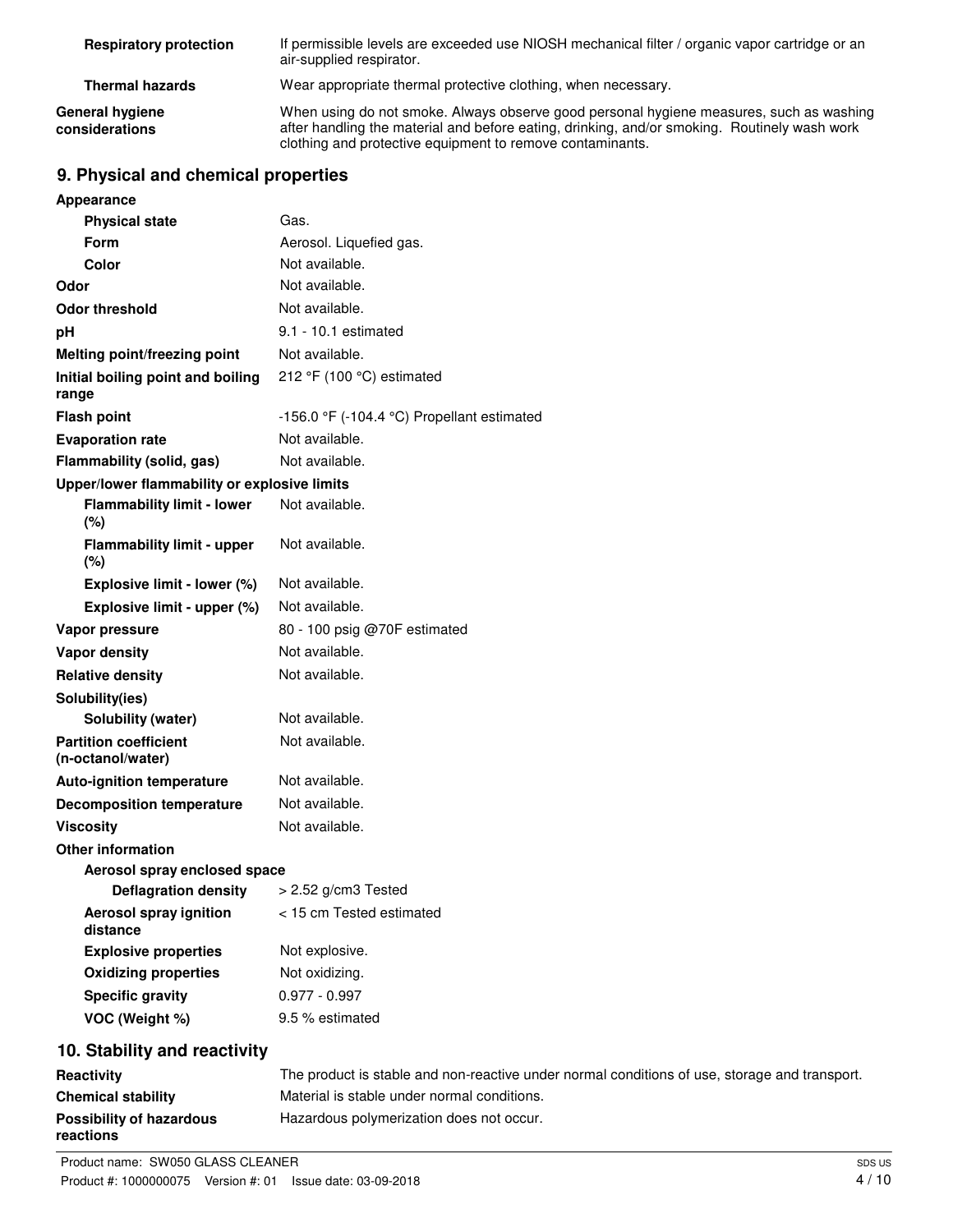| <b>Conditions to avoid</b>                 | Heat. Avoid temperatures exceeding the flash point. Contact with incompatible materials. |
|--------------------------------------------|------------------------------------------------------------------------------------------|
| Incompatible materials                     | Strong oxidizing agents.                                                                 |
| <b>Hazardous decomposition</b><br>products | No hazardous decomposition products are known.                                           |

# **11. Toxicological information**

#### **Information on likely routes of exposure**

| <b>Inhalation</b>                                                                  | Prolonged inhalation may be harmful.                                                                                                                        |
|------------------------------------------------------------------------------------|-------------------------------------------------------------------------------------------------------------------------------------------------------------|
| <b>Skin contact</b>                                                                | 2-Butoxy ethanol may be absorbed through the skin in toxic amounts if contact is repeated and<br>prolonged. These effects have not been observed in humans. |
| Eye contact                                                                        | Direct contact with eyes may cause temporary irritation.                                                                                                    |
| Ingestion                                                                          | Expected to be a low ingestion hazard.                                                                                                                      |
| Symptoms related to the<br>physical, chemical and<br>toxicological characteristics | Direct contact with eyes may cause temporary irritation.                                                                                                    |

#### **Information on toxicological effects**

# **Acute toxicity**

| <b>Components</b>              | <b>Species</b> | <b>Test Results</b>     |
|--------------------------------|----------------|-------------------------|
| 2-Butoxyethanol (CAS 111-76-2) |                |                         |
| <b>Acute</b>                   |                |                         |
| <b>Dermal</b>                  |                |                         |
| LD50                           | Guinea pig     | 7.3 ml/kg, 4 Days       |
|                                |                | 0.23 ml/kg, 24 Hours    |
|                                | Rabbit         | 435 mg/kg, 24 Hours     |
|                                |                | 0.68 ml/kg, 24 Hours    |
|                                |                | $0.63$ ml/kg            |
|                                | Rat            | > 2000 mg/kg, 24 Hours  |
| Inhalation                     |                |                         |
| <b>LC50</b>                    | Rabbit         | 400 ppm, 7 Hours        |
|                                | Rat            | 450 ppm, 4 Hours        |
| Oral                           |                |                         |
| LD100                          | Rabbit         | 695 mg/kg               |
| LD50                           | Dog            | > 695 mg/kg             |
|                                | Guinea pig     | 1414 mg/kg              |
|                                | Mouse          | 1519 mg/kg              |
|                                | Rat            | 1746 mg/kg              |
| Butane (CAS 106-97-8)          |                |                         |
| <b>Acute</b>                   |                |                         |
| <b>Inhalation</b>              |                |                         |
| <b>LC50</b>                    | Mouse          | 1237 mg/l, 120 Minutes  |
|                                |                | 52 %, 120 Minutes       |
|                                | Rat            | 1355 mg/l               |
| Ethyl Alcohol (CAS 64-17-5)    |                |                         |
| <b>Acute</b>                   |                |                         |
| Inhalation                     |                |                         |
| <b>LC50</b>                    | Cat            | 85.41 mg/l, 4.5 Hours   |
|                                |                | 43.68 mg/l, 6 Hours     |
|                                | Mouse          | > 60000 ppm             |
|                                |                | 79.43 mg/l, 134 Minutes |
|                                | Rat            | > 115.9 mg/l, 4 Hours   |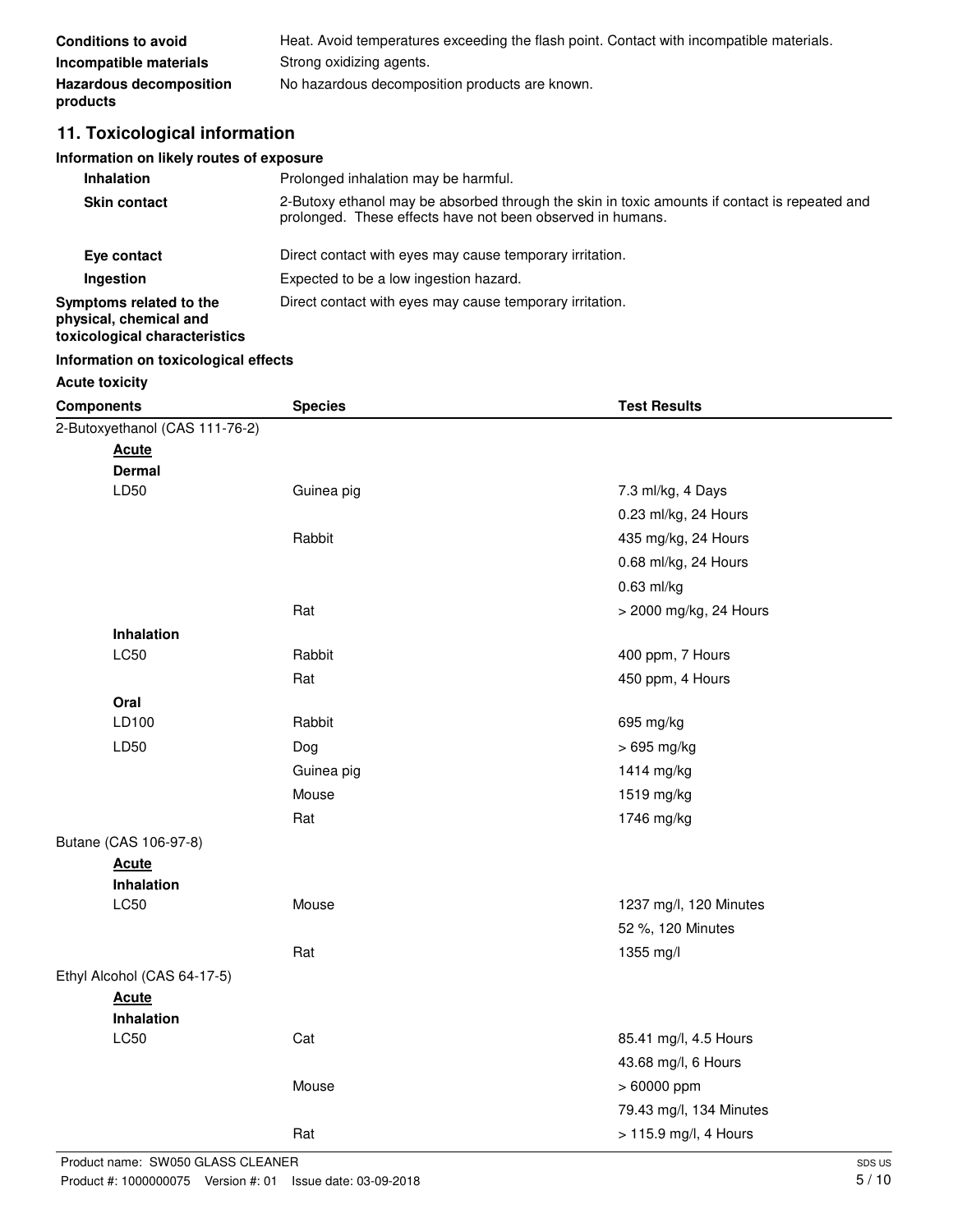| <b>Components</b>                                     | <b>Species</b>                                                                                                                                              | <b>Test Results</b>                                 |
|-------------------------------------------------------|-------------------------------------------------------------------------------------------------------------------------------------------------------------|-----------------------------------------------------|
|                                                       |                                                                                                                                                             | 51.3 mg/l, 6 Hours                                  |
| Oral                                                  |                                                                                                                                                             |                                                     |
| LD50                                                  | Monkey                                                                                                                                                      | 6000 mg/kg                                          |
|                                                       | Mouse                                                                                                                                                       | 10500 ml/kg                                         |
|                                                       | Pig                                                                                                                                                         | $>$ 5000 mg/kg                                      |
|                                                       | Rat                                                                                                                                                         | 10470 mg/kg                                         |
|                                                       |                                                                                                                                                             | 7800 ml/kg                                          |
| Propane (CAS 74-98-6)                                 |                                                                                                                                                             |                                                     |
| <u>Acute</u>                                          |                                                                                                                                                             |                                                     |
| <b>Inhalation</b>                                     |                                                                                                                                                             |                                                     |
| LC50                                                  | Mouse                                                                                                                                                       | 1237 mg/l, 120 Minutes                              |
|                                                       |                                                                                                                                                             | 52 %, 120 Minutes                                   |
|                                                       | Rat                                                                                                                                                         | 1355 mg/l                                           |
|                                                       |                                                                                                                                                             | 658 mg/l/4h                                         |
|                                                       |                                                                                                                                                             |                                                     |
| Skin corrosion/irritation                             | * Estimates for product may be based on additional component data not shown.<br>Prolonged skin contact may cause temporary irritation.                      |                                                     |
| Serious eye damage/eye                                | Direct contact with eyes may cause temporary irritation.                                                                                                    |                                                     |
| irritation                                            |                                                                                                                                                             |                                                     |
| Respiratory or skin sensitization                     |                                                                                                                                                             |                                                     |
| <b>Respiratory sensitization</b>                      | Not a respiratory sensitizer.                                                                                                                               |                                                     |
| <b>Skin sensitization</b>                             | This product is not expected to cause skin sensitization.                                                                                                   |                                                     |
| Germ cell mutagenicity                                | No data available to indicate product or any components present at greater than 0.1% are<br>mutagenic or genotoxic.                                         |                                                     |
| Carcinogenicity                                       | This product is not considered to be a carcinogen by IARC, ACGIH, NTP, or OSHA.                                                                             |                                                     |
|                                                       | IARC Monographs. Overall Evaluation of Carcinogenicity                                                                                                      |                                                     |
| 2-Butoxyethanol (CAS 111-76-2)                        | OSHA Specifically Regulated Substances (29 CFR 1910.1001-1050)                                                                                              | 3 Not classifiable as to carcinogenicity to humans. |
| Not regulated.                                        | US. National Toxicology Program (NTP) Report on Carcinogens                                                                                                 |                                                     |
| Not listed.                                           |                                                                                                                                                             |                                                     |
| <b>Reproductive toxicity</b>                          | This product is not expected to cause reproductive or developmental effects.                                                                                |                                                     |
| Specific target organ toxicity -<br>single exposure   | Not classified.                                                                                                                                             |                                                     |
| Specific target organ toxicity -<br>repeated exposure | Not classified.                                                                                                                                             |                                                     |
| <b>Aspiration hazard</b>                              | Not likely, due to the form of the product.                                                                                                                 |                                                     |
| <b>Chronic effects</b>                                | May be harmful if absorbed through skin. Prolonged inhalation may be harmful.                                                                               |                                                     |
|                                                       | 2-Butoxy ethanol may be absorbed through the skin in toxic amounts if contact is repeated and<br>prolonged. These effects have not been observed in humans. |                                                     |
| 12. Ecological information                            |                                                                                                                                                             |                                                     |

| <b>Ecotoxicity</b>  |                                       | The product is not classified as environmentally hazardous. However, this does not exclude the<br>possibility that large or frequent spills can have a harmful or damaging effect on the environment. |                                     |  |
|---------------------|---------------------------------------|-------------------------------------------------------------------------------------------------------------------------------------------------------------------------------------------------------|-------------------------------------|--|
| <b>Product</b>      | <b>Test Results</b><br><b>Species</b> |                                                                                                                                                                                                       |                                     |  |
| SW050 GLASS CLEANER |                                       |                                                                                                                                                                                                       |                                     |  |
| <b>Aquatic</b>      |                                       |                                                                                                                                                                                                       |                                     |  |
| Crustacea           | EC50                                  | Daphnia                                                                                                                                                                                               | 13838.1602 mg/l, 48 hours estimated |  |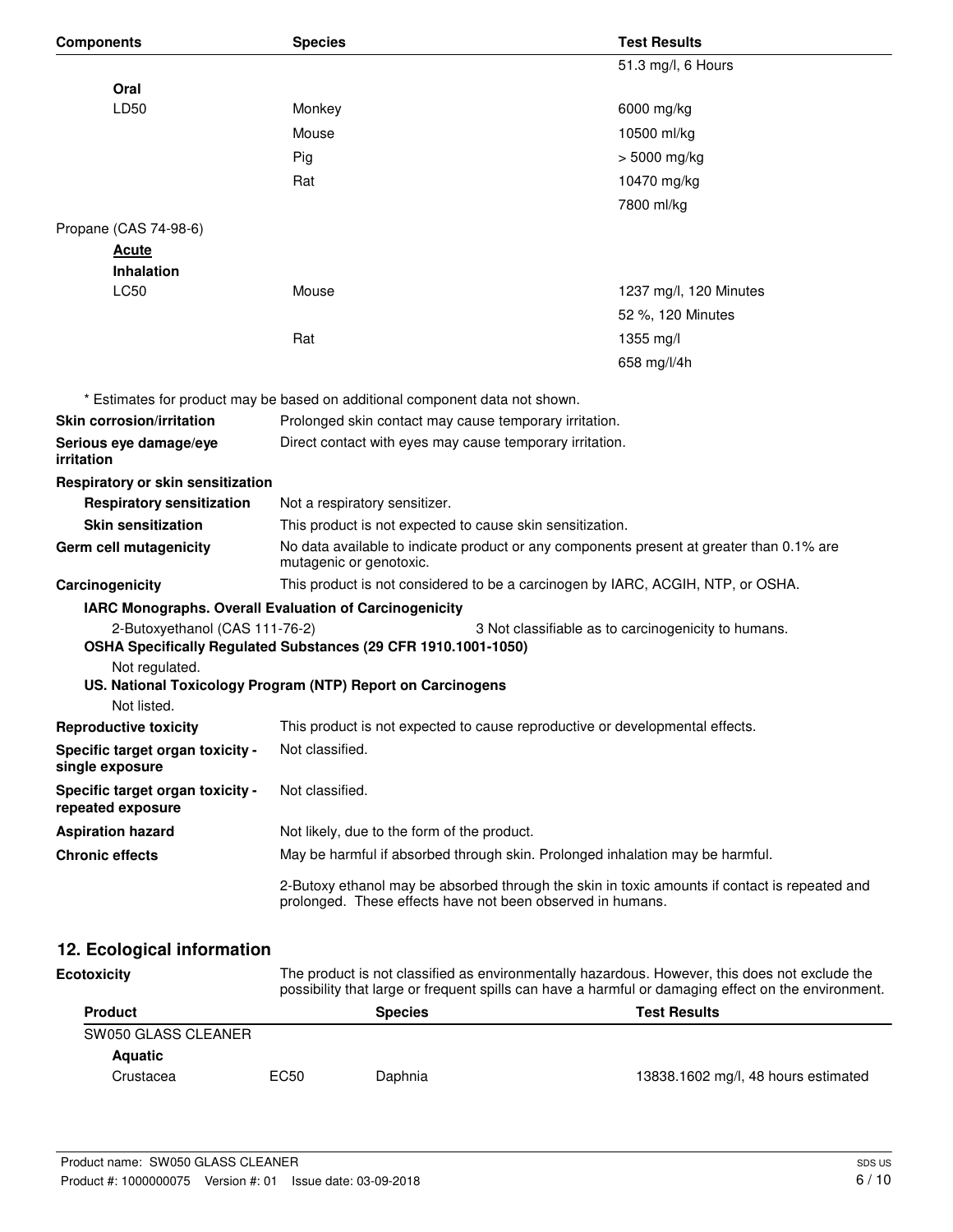| <b>Components</b>              |                  | <b>Species</b>                                                | <b>Test Results</b>         |
|--------------------------------|------------------|---------------------------------------------------------------|-----------------------------|
| 2-Butoxyethanol (CAS 111-76-2) |                  |                                                               |                             |
| <b>Aquatic</b>                 |                  |                                                               |                             |
| Fish                           | LC50             | Inland silverside (Menidia beryllina)                         | 1250 mg/l, 96 hours         |
| Ethyl Alcohol (CAS 64-17-5)    |                  |                                                               |                             |
| <b>Aquatic</b>                 |                  |                                                               |                             |
| Crustacea                      | EC <sub>50</sub> | Water flea (Daphnia magna)                                    | 7700 - 11200 mg/l, 48 hours |
| Fish                           | LC50             | Fathead minnow (Pimephales promelas) $> 100.1$ mg/l, 96 hours |                             |

\* Estimates for product may be based on additional component data not shown.

**Persistence and degradability** No data is available on the degradability of this product.

#### **Bioaccumulative potential**

|                         | Partition coefficient n-octanol / water (log Kow)                                                                                                                                          |
|-------------------------|--------------------------------------------------------------------------------------------------------------------------------------------------------------------------------------------|
| 2-Butoxyethanol         | 0.83                                                                                                                                                                                       |
| <b>Butane</b>           | 2.89                                                                                                                                                                                       |
| Ethyl Alcohol           | $-0.31$                                                                                                                                                                                    |
| Propane                 | 2.36                                                                                                                                                                                       |
| <b>Mobility in soil</b> | No data available.                                                                                                                                                                         |
| Other adverse effects   | No other adverse environmental effects (e.g. ozone depletion, photochemical ozone creation<br>potential, endocrine disruption, global warming potential) are expected from this component. |

# **13. Disposal considerations**

| <b>Disposal instructions</b>             | Collect and reclaim or dispose in sealed containers at licensed waste disposal site. Contents<br>under pressure. Do not puncture, incinerate or crush. Dispose of contents/container in accordance<br>with local/regional/national/international regulations. |
|------------------------------------------|---------------------------------------------------------------------------------------------------------------------------------------------------------------------------------------------------------------------------------------------------------------|
| Local disposal regulations               | Dispose in accordance with all applicable regulations.                                                                                                                                                                                                        |
| Hazardous waste code                     | The waste code should be assigned in discussion between the user, the producer and the waste<br>disposal company.                                                                                                                                             |
| Waste from residues / unused<br>products | Dispose of in accordance with local regulations. Empty containers or liners may retain some<br>product residues. This material and its container must be disposed of in a safe manner (see:<br>Disposal instructions).                                        |
| <b>Contaminated packaging</b>            | Since emptied containers may retain product residue, follow label warnings even after container is<br>emptied. Empty containers should be taken to an approved waste handling site for recycling or<br>disposal. Do not re-use empty containers.              |

# **14. Transport information**

| <b>DOT</b>                                  |                                                                                                      |
|---------------------------------------------|------------------------------------------------------------------------------------------------------|
| UN number                                   | <b>UN1950</b>                                                                                        |
| UN proper shipping name                     | Aerosols                                                                                             |
| <b>Transport hazard class(es)</b>           |                                                                                                      |
| <b>Class</b>                                | 2.2                                                                                                  |
| <b>Subsidiary risk</b>                      |                                                                                                      |
| Label(s)                                    | 2.2                                                                                                  |
| Packing group                               | Not applicable.                                                                                      |
| Special precautions for user Not available. |                                                                                                      |
| <b>Packaging exceptions</b>                 | 306                                                                                                  |
| Packaging non bulk                          | None                                                                                                 |
| Packaging bulk                              | None                                                                                                 |
| <b>IATA</b>                                 |                                                                                                      |
| UN number                                   | <b>UN1950</b>                                                                                        |
| UN proper shipping name                     | Aerosols, non-flammable                                                                              |
| Transport hazard class(es)                  |                                                                                                      |
| <b>Class</b>                                | 2.2                                                                                                  |
| <b>Subsidiary risk</b>                      |                                                                                                      |
| Label(s)                                    | 2.2                                                                                                  |
| Packing group                               | Not applicable.                                                                                      |
| <b>Environmental hazards</b>                | No.                                                                                                  |
| <b>ERG Code</b>                             | 2L                                                                                                   |
|                                             | Special precautions for user Read safety instructions, SDS and emergency procedures before handling. |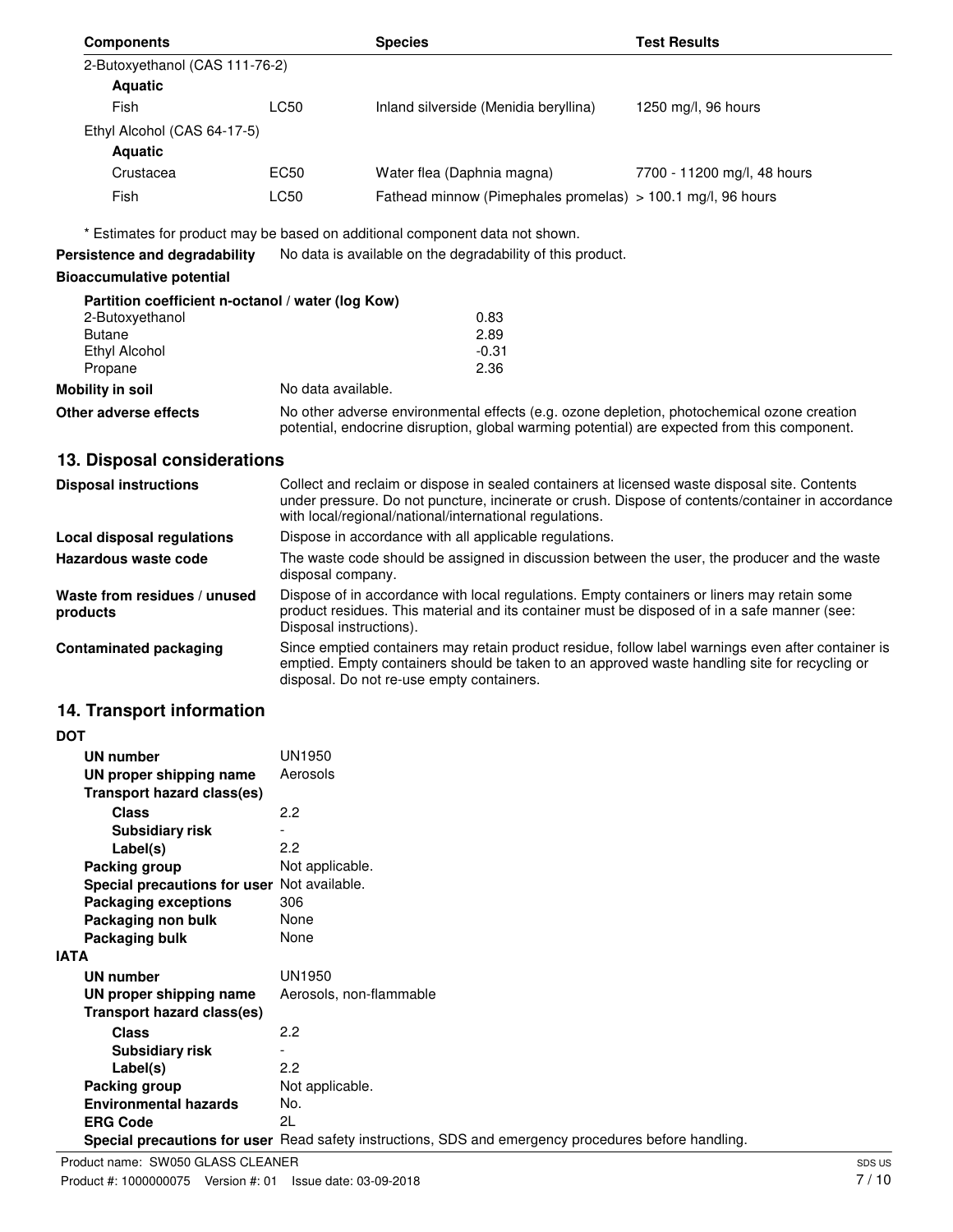| <b>Other information</b>                                                              |                                                                                                      |
|---------------------------------------------------------------------------------------|------------------------------------------------------------------------------------------------------|
| Passenger and cargo<br>aircraft                                                       | Allowed with restrictions.                                                                           |
| Cargo aircraft only                                                                   | Allowed with restrictions.                                                                           |
| <b>Packaging Exceptions</b>                                                           | LTD QTY                                                                                              |
| <b>IMDG</b>                                                                           |                                                                                                      |
| <b>UN number</b>                                                                      | <b>UN1950</b>                                                                                        |
| UN proper shipping name                                                               | <b>AEROSOLS</b>                                                                                      |
| Transport hazard class(es)                                                            |                                                                                                      |
| <b>Class</b>                                                                          | 2.2                                                                                                  |
| <b>Subsidiary risk</b>                                                                |                                                                                                      |
| Label(s)                                                                              | 2.2                                                                                                  |
| Packing group                                                                         | Not applicable.                                                                                      |
| <b>Environmental hazards</b>                                                          |                                                                                                      |
| <b>Marine pollutant</b>                                                               | No.                                                                                                  |
| <b>EmS</b>                                                                            | Not available.                                                                                       |
|                                                                                       | Special precautions for user Read safety instructions, SDS and emergency procedures before handling. |
| <b>Packaging Exceptions</b>                                                           | LTD QTY                                                                                              |
| Transport in bulk according to<br>Annex II of MARPOL 73/78 and<br>the <b>IBC</b> Code | Not applicable.                                                                                      |
| <b>DOT</b>                                                                            |                                                                                                      |



**General information**

Avoid transport on vehicles where the load space is not separated from the driver's compartment. Ensure vehicle driver is aware of the potential hazards of the load and knows what to do in the event of an accident or an emergency. Before transporting product containers: Ensure that containers are firmly secured. Ensure cylinder valve is closed and not leaking. Ensure valve outlet cap nut or plug (where provided) is correctly fitted. Ensure valve protection device (where provided) is correctly fitted. Ensure adequate ventilation. Ensure compliance with applicable regulations.

#### **15. Regulatory information**

**US federal regulations**

This product is a "Hazardous Chemical" as defined by the OSHA Hazard Communication Standard, 29 CFR 1910.1200.

**TSCA Section 12(b) Export Notification (40 CFR 707, Subpt. D)**

Not regulated.

**CERCLA Hazardous Substance List (40 CFR 302.4)** Not listed.

**SARA 304 Emergency release notification**

Not regulated.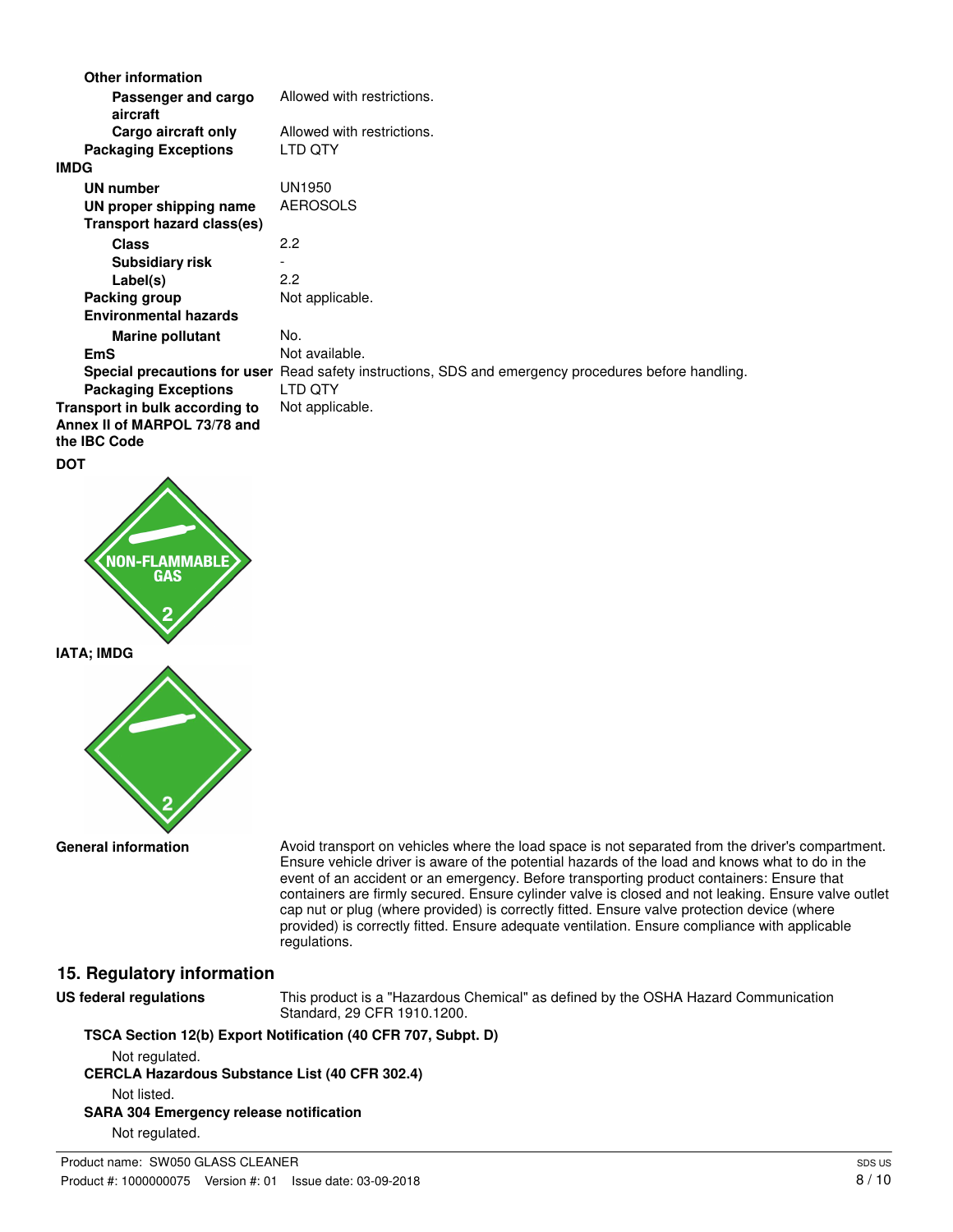|                                                                                                                                                | OSHA Specifically Regulated Substances (29 CFR 1910.1001-1050)                                                                                                                                    |                   |            |                               |
|------------------------------------------------------------------------------------------------------------------------------------------------|---------------------------------------------------------------------------------------------------------------------------------------------------------------------------------------------------|-------------------|------------|-------------------------------|
| Not regulated.                                                                                                                                 |                                                                                                                                                                                                   |                   |            |                               |
| <b>Hazard categories</b>                                                                                                                       | Superfund Amendments and Reauthorization Act of 1986 (SARA)<br>Immediate Hazard - No<br>Delayed Hazard - No<br>Fire Hazard - No<br>Pressure Hazard - Yes<br>Reactivity Hazard - No                |                   |            |                               |
| <b>SARA 302 Extremely hazardous substance</b><br>Not listed.                                                                                   |                                                                                                                                                                                                   |                   |            |                               |
| SARA 311/312 Hazardous<br>chemical                                                                                                             | No                                                                                                                                                                                                |                   |            |                               |
| SARA 313 (TRI reporting)<br><b>Chemical name</b>                                                                                               |                                                                                                                                                                                                   | <b>CAS number</b> | % by wt.   |                               |
| 2-Butoxyethanol                                                                                                                                |                                                                                                                                                                                                   | 111-76-2          | $2.5 - 10$ |                               |
| Other federal regulations                                                                                                                      |                                                                                                                                                                                                   |                   |            |                               |
|                                                                                                                                                | Clean Air Act (CAA) Section 112 Hazardous Air Pollutants (HAPs) List                                                                                                                              |                   |            |                               |
| Not regulated.<br>Butane (CAS 106-97-8)<br>Propane (CAS 74-98-6)<br><b>Safe Drinking Water Act</b>                                             | Clean Air Act (CAA) Section 112(r) Accidental Release Prevention (40 CFR 68.130)<br>Not regulated.                                                                                                |                   |            |                               |
| (SDWA)                                                                                                                                         |                                                                                                                                                                                                   |                   |            |                               |
| US state regulations                                                                                                                           |                                                                                                                                                                                                   |                   |            |                               |
|                                                                                                                                                | US. California Controlled Substances. CA Department of Justice (California Health and Safety Code Section 11100)                                                                                  |                   |            |                               |
| Not listed.<br>(a)                                                                                                                             | US. California. Candidate Chemicals List. Safer Consumer Products Regulations (Cal. Code Regs, tit. 22, 69502.3, subd.                                                                            |                   |            |                               |
| 2-Butoxyethanol (CAS 111-76-2)                                                                                                                 |                                                                                                                                                                                                   |                   |            |                               |
| Butane (CAS 106-97-8)                                                                                                                          |                                                                                                                                                                                                   |                   |            |                               |
| US. Massachusetts RTK - Substance List<br>2-Butoxyethanol (CAS 111-76-2)                                                                       |                                                                                                                                                                                                   |                   |            |                               |
| Butane (CAS 106-97-8)<br>Ethyl Alcohol (CAS 64-17-5)                                                                                           |                                                                                                                                                                                                   |                   |            |                               |
| Propane (CAS 74-98-6)                                                                                                                          | US. New Jersey Worker and Community Right-to-Know Act                                                                                                                                             |                   |            |                               |
| 2-Butoxyethanol (CAS 111-76-2)<br>Butane (CAS 106-97-8)<br>Ethyl Alcohol (CAS 64-17-5)<br>Propane (CAS 74-98-6)                                | US. Pennsylvania Worker and Community Right-to-Know Law                                                                                                                                           |                   |            |                               |
| 2-Butoxyethanol (CAS 111-76-2)<br>Butane (CAS 106-97-8)<br>Ethyl Alcohol (CAS 64-17-5)<br>Propane (CAS 74-98-6)<br><b>US. Rhode Island RTK</b> |                                                                                                                                                                                                   |                   |            |                               |
| Butane (CAS 106-97-8)<br>Propane (CAS 74-98-6)                                                                                                 |                                                                                                                                                                                                   |                   |            |                               |
| US. California Proposition 65                                                                                                                  | California Safe Drinking Water and Toxic Enforcement Act of 1986 (Proposition 65): This material is not known to contain<br>any chemicals currently listed as carcinogens or reproductive toxins. |                   |            |                               |
| <b>International Inventories</b>                                                                                                               |                                                                                                                                                                                                   |                   |            |                               |
| Country(s) or region<br>Australia                                                                                                              | Inventory name<br>Australian Inventory of Chemical Substances (AICS)                                                                                                                              |                   |            | On inventory (yes/no)*<br>Yes |
| Canada                                                                                                                                         | Domestic Substances List (DSL)                                                                                                                                                                    |                   |            | Yes                           |
| Canada                                                                                                                                         | Non-Domestic Substances List (NDSL)                                                                                                                                                               |                   |            | No.                           |
| China                                                                                                                                          | Inventory of Existing Chemical Substances in China (IECSC)                                                                                                                                        |                   |            | Yes                           |
|                                                                                                                                                |                                                                                                                                                                                                   |                   |            |                               |